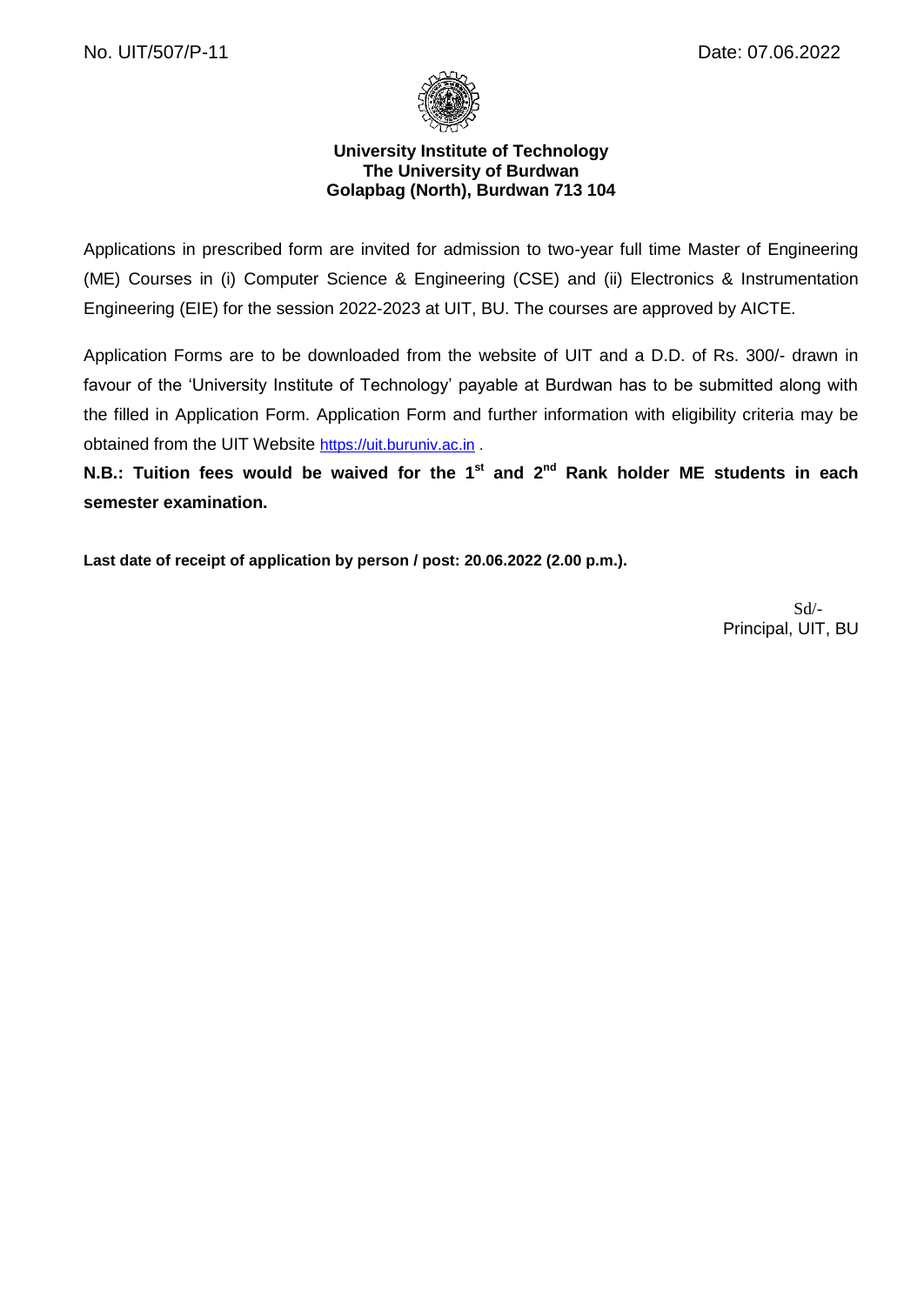

## **University Institute of Technology The University of Burdwan**

# **Admission to Master of Engineering (ME) in (i) Computer Science & Engineering (CSE) and (ii) Electronics & Instrumentation Engineering (EIE)**

*(Approved by AICTE)*

Session: 2022-2023, Batch: 2022-2024

1. **Eligibility:** i) Master of Computer Science and Engineering (CSE): Any candidate who has passed the **B.E/B.Tech** degree Examination in Computer Science and Engineering/ Information Technology/ Computer Science/ **M.Sc.** in Computer Sc. (and application)/ **M.Sc.** in Information Technology/ **MCA** with at least 60% marks in aggregate may be admitted to the First Year (First Semester) of the two year Degree Course leading to Master of Engineering (ME) degree in CSE in Engineering/ Technology of this University subject to fulfillment of usual norms of medical fitness criterion and may be registered with the University as per the University ordinances relating to the Registration of Students.

ii) Master of Electronics and Instrumentation Engineering (EIE): Any candidate who has passed the **B.E/B.Tech** degree Examination in Electronics/ Electronics and Telecommunication Engg./ Electronics and Communication Engg./ Radio Physics/ Applied Electronics and Instrumentation Engg./ Electronics and Instrumentation Engg./ Instrumentation and Electronics Engg./ Instrumentation Engg./ Instrumentation and Control Engg./ Electrical Engg. or **M.Sc.** in Electronics/ **M.Sc.** in Physics with Advanced Papers in Electronics with at least 60% marks in aggregate may be admitted to the First Year (First Semester) of the two year Degree Course leading to Master of Engineering (ME) degree in EIE in Engineering/ Technology of this University subject to fulfillment of usual norms of medical fitness criterion and may be registered with the University as per the University ordinances relating to the Registration of Students.

GATE qualified candidates will get preference. A few seats are reserved for sponsored candidates fulfilling the basic eligibility and having at least two-year full-time work experience in Registered Firm/Industry/R&D Institution/Academic Institution etc. after acquiring the basic eligibility criteria. Non-GATE candidates may also be considered for admission if seats are not filled up by the GATE qualified/sponsored candidates.

Reservation for SC/ST/OBC/PD candidates will be as per rules. Scholarship for GATE candidates is subject to the approval from MHRD. Candidates awaiting results of final qualifying examination may be considered for admission subject to their submission of such results (or course completion certificate from the Head of the Institution) on or before the date of test/interview.

## **N.B.: Tuition fees would be waived for the 1st and 2nd Rank holder ME students in each semester examination.**

- 2. Applications supported by attested photocopies of testimonials of all the examination starting from H.S. level along with valid GATE certificate, wherever applicable and a document towards proof of age must reach to the office of the undersigned on or before **20.06.2022.** Sponsored candidates must also submit a **NO OBJECTION CERTIFICATE** from their present employers. Candidates claiming reservation against SC/ST/PH quota must submit valid certificates from appropriate authorities. List of short listed candidates will be announced later in the UIT website and date of interview/ written test will also be notified in the UIT website.
- 3. The applicants would be classified in three categories *viz.* **Category A:** GATE-qualified BE/BTech/ M.Sc./ MCA candidates in **CS/EC/EE/IN**, **Category B:** Sponsored Candidates having at least 2 years working experience in related field after passing out BE/ B.Tech/ MSc. /MCA and **Category C:** Non-GATE BE/BTech/ MSc./ MCA candidates.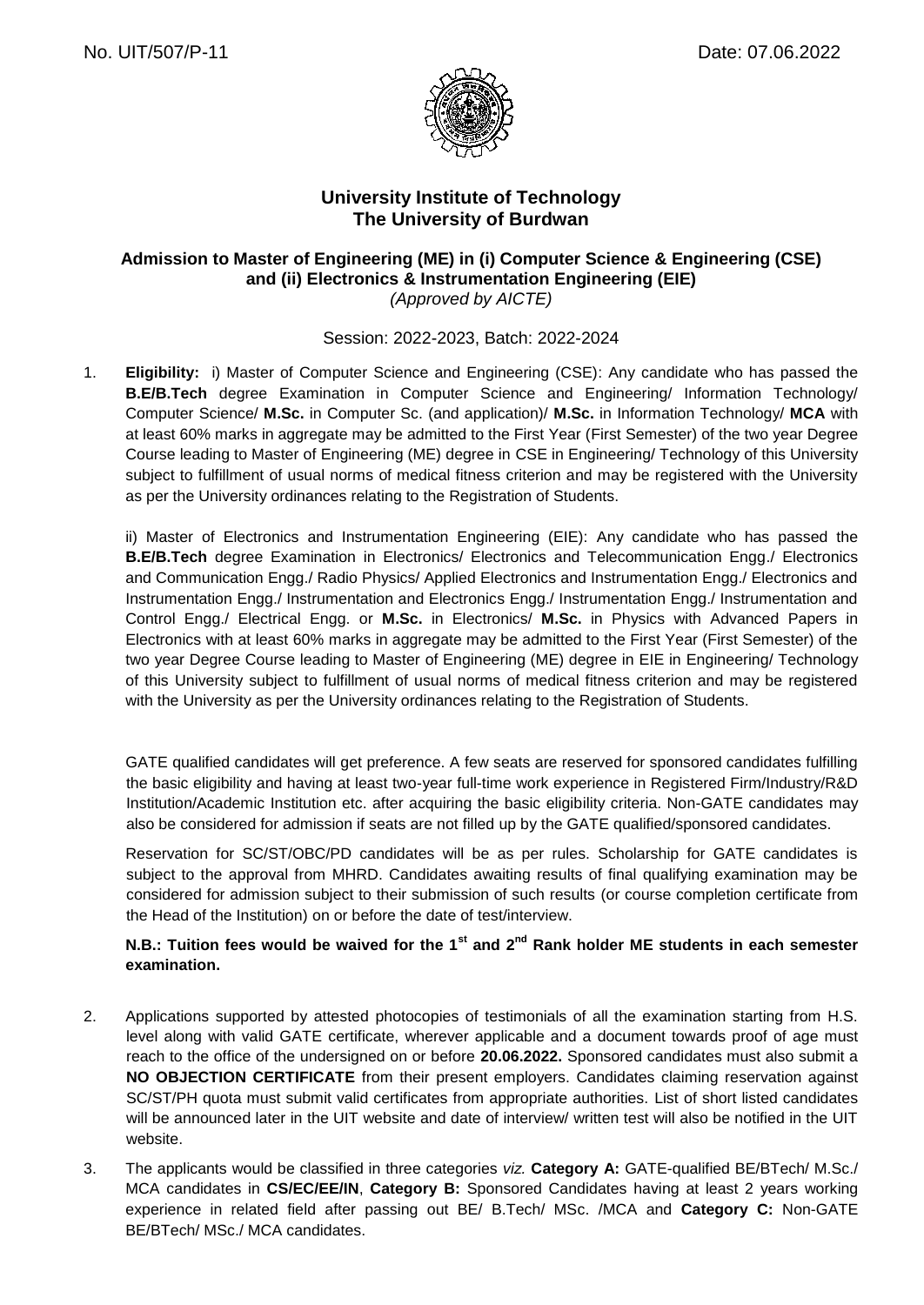- 4. Candidates falling under category C will be considered for admission only if seats remain vacant after admission of candidates under Categories A& B. A written test of one hour duration will be held to prepare a short list of candidates falling under category C. In this category 60% of the seats are reserved for Burdwan University candidates and the rest 40% for the candidates of other Universities.
- 5. **Selection criteria**: Merit of selection of the candidates under different categories would be determined on the basis of the following: For **Category-A:** GATE Score, marks in BE/BTech/ MSc. /MCA and performance in the interview; For **Category-B(Sponsored):** Performance in the interview and work experience; For **Category-C**: Marks of written test, marks in BE/BTech/ MSc. /MCA and performance in the interview.
- 6. List of selected candidates will be displayed in the notice board at the office of the UIT, BU and also UIT website [\(https://uit.buruniv.ac.in\)](https://uit.buruniv.ac.in/).No postal correspondence will be made in this regard. Information may, however, be gathered over telephone Nos. +919564632839; 9476322966.
- 7. Candidates will be required to produce original copies of their testimonials at the time of interview and also at the time of admission, if selected. Sponsored candidates must submit necessary release order from the appropriate authorities.
- 8. The portion of the form bearing acknowledgement shall be treated as the Provisional Admit Card without which the applicants may not be allowed to sit for the admission test/appear at the interview. Short listed candidates may collect their respective Acknowledgement/ Provisional Admit Card from UIT, BU during schedule period which will be announced later in the said website.
- 9. Candidates admitted to the course shall not be permitted to prosecute any other course of studies or to do any job (part-time or full-time) or to carry on any full-time research work during the tenure of the course.

### 10. **Admission Schedule:**

The schedule of admission for the categories A, B & C will be declared latter and be displayed in the notice board at the office of the UIT, BU and also UIT websites [\(https://uit.buruniv.ac.in\)](https://uit.buruniv.ac.in/). Interview/Test of candidates will be held at the UIT, BU

11. Fees required for admission:

# **Total fees for the 1st Semester**

| <b>Particulars</b>                                     |                          | (in Rs.)  |
|--------------------------------------------------------|--------------------------|-----------|
|                                                        |                          |           |
| Admission Fee (One time)                               |                          | 3000.00   |
| Caution Money including Library (one time, refundable) | $\overline{\phantom{a}}$ | 2000.00   |
| Tuition Fee (per semester)                             |                          | 5000.00   |
| Development Fee (per semester)                         |                          | 1000.00   |
| Laboratory fee (per semester)                          |                          | 2000.00   |
| Semester Examination & Evaluation Fee (per Semester)   | ٠                        | 2000.00   |
| Student Welfare Fund (per semester)                    |                          | 500.00    |
| Total                                                  |                          | 15,500.00 |

### **Hostel Charges (optional)**

| Total                                             | 7.400.00 |
|---------------------------------------------------|----------|
| Generator charges (per semester)                  | 600.00   |
| Electricity Charges (per semester)                | 600.00   |
| Hostel Seat charge (optional) (per semester)      | 4,200.00 |
| Caution deposit for Hostel (One time, refundable) | 2,000.00 |

The amount of **Rs. 22,900/- (with hostel) or Rs. 15,500/- (without hostel)** is to be deposited by Bank Draft drawn in favour of "University Institute of Technology" payable at Burdwan at the time of admission. **Extra for Admission Brochure-cum-Form: Rs.300/-.**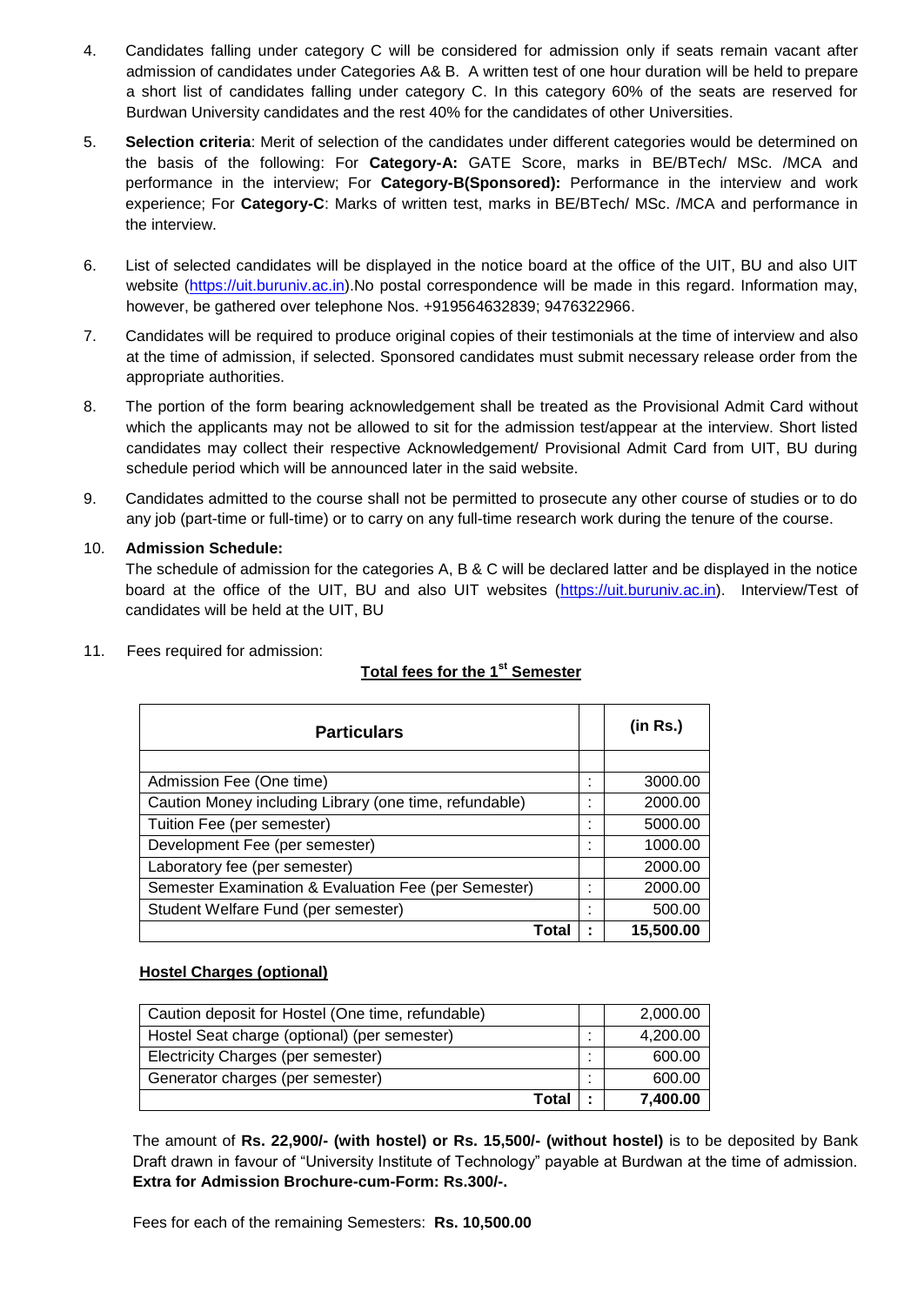**Note 1: Tuition Fee for Sponsored candidates: 15,000/- per semester. Other Fees are same as mentioned above.** 

**Note 2: Tuition fees would be waived for the 1st and 2nd Rank holder ME students in each semester examination.**

- 12. Application forms may be obtained from the UIT Website: [https://uit.buruniv.ac.in](https://uit.buruniv.ac.in/) . However the candidates, finally selected for admission, must collect the Admission Brochure along with Admission Form personally from the Sales Counter of the UIT and filled-in forms be submitted to the office of the undersigned at the time of admission.
- 13. Interview is likely to take place in 1<sup>st</sup> week of July 2022 & classes for the courses are likely to commence from 1 st **week of August 2022.**
- 14. As per directives of the Hon'ble Supreme Court of India, it is notified that in any incident of ragging comes to the notice of the authority, the concerned student shall be given liberty to explain and if his/her explanation is not found satisfactory, the authority would expel him/her from the institution.
- 15. Two separate Affidavits (**AFFIDAVIT BY THE STUDENT and AFFIDAVIT BY PARENT/GUARDIAN)** in the prescribed pro-forma as directed by AICTE have to be submitted at the time of Admission.

Sd/- Principal, UIT, BU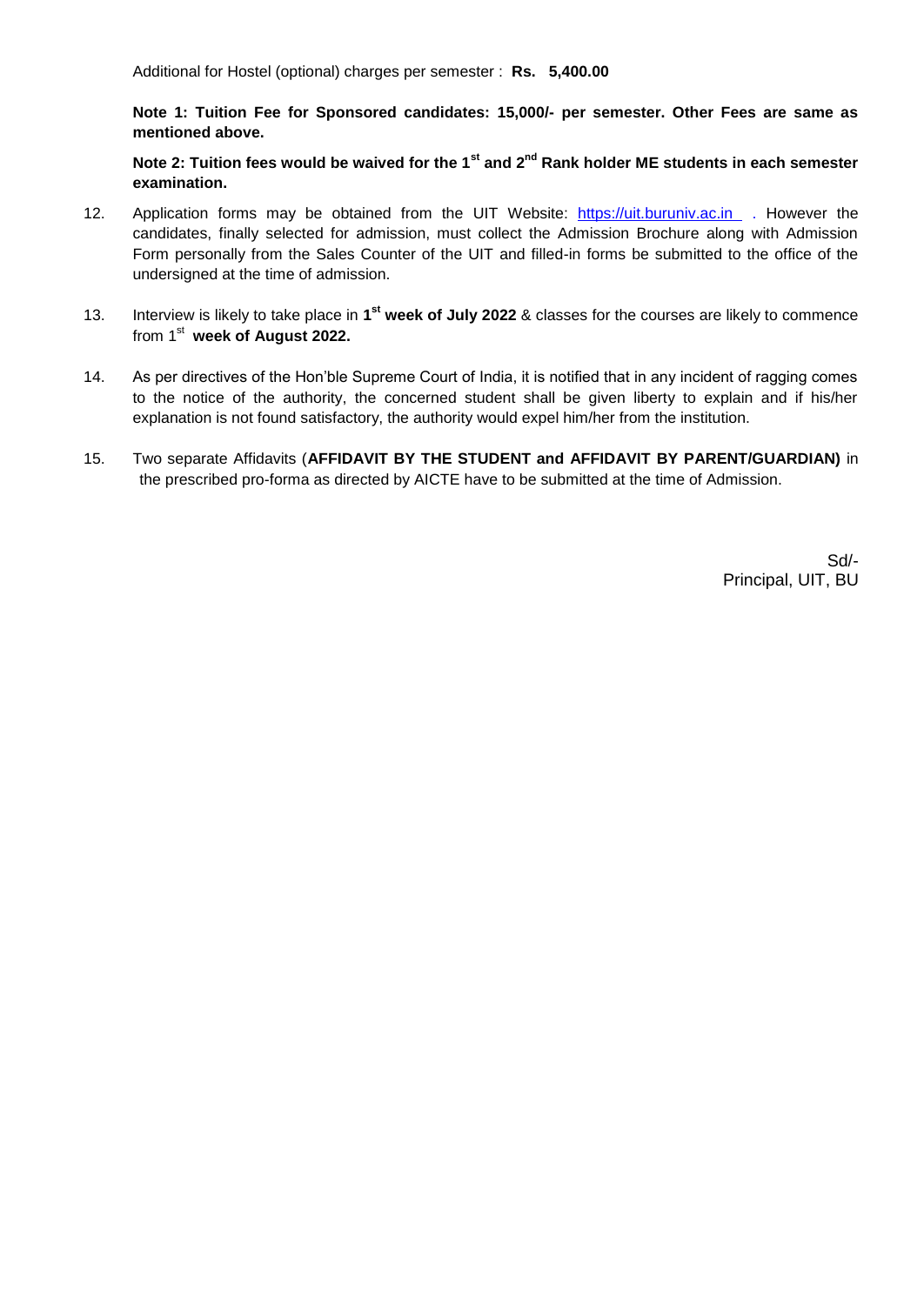

### *UNIVERSITY INSTITUTE OF TECHNOLOGY*  **THE UNIVERSITY OF BURDWAN**

Golapbag (North), Burdwan –713104 West Bengal, India

Affix recent Passport size photograph

# **APPLICATION FORM FOR ADMISSION TO MASTER OF INGINEERING (ME) IN**

**…………………………………….**

### **SESSION: 2022-2023, BATCH: 2022-2024**

Category (Tick  $\sqrt{\ }$  the appropriate boxes):

| <b>B</b> E/B Tech | <b>Pursuing</b><br><b>BE/B</b> Tech | <b>MCA/M Sc</b> | GATE<br><b>Qualified</b> | <b>Sponsored</b> | <b>Non-GATE</b> |
|-------------------|-------------------------------------|-----------------|--------------------------|------------------|-----------------|
|                   |                                     |                 |                          |                  |                 |

| 1. Name (in block letters)                                     |                | <b>First Name</b> | Middle Name |           | Last Name |
|----------------------------------------------------------------|----------------|-------------------|-------------|-----------|-----------|
| 2. Permanent Address                                           | $\ddot{\cdot}$ |                   |             |           |           |
| 3. Present Address                                             |                |                   |             |           |           |
| 4. e-mail                                                      |                |                   |             |           |           |
| 5. Telephone/ Mobile (if any)                                  |                |                   |             |           |           |
| 5. Father's Name                                               |                |                   |             |           |           |
| 6. Mother's Name                                               |                |                   |             |           |           |
| 7. Guardian's Name                                             |                |                   |             |           |           |
| 8. Date of Birth                                               |                |                   |             |           |           |
| 9. Age                                                         |                |                   |             |           |           |
| 10. Nationality                                                |                |                   |             |           |           |
| 11. Whether SC/ST/OBC<br>(Tick $\sqrt{\ }$ in appropriate box) | ${\rm SC}$     | ${\rm ST}$        | OBC         | <b>PH</b> |           |
| 12. Name of the Institution last attended:                     |                |                   |             |           |           |
| 13. Registration Number of the last<br>qualifying examination  |                |                   |             |           |           |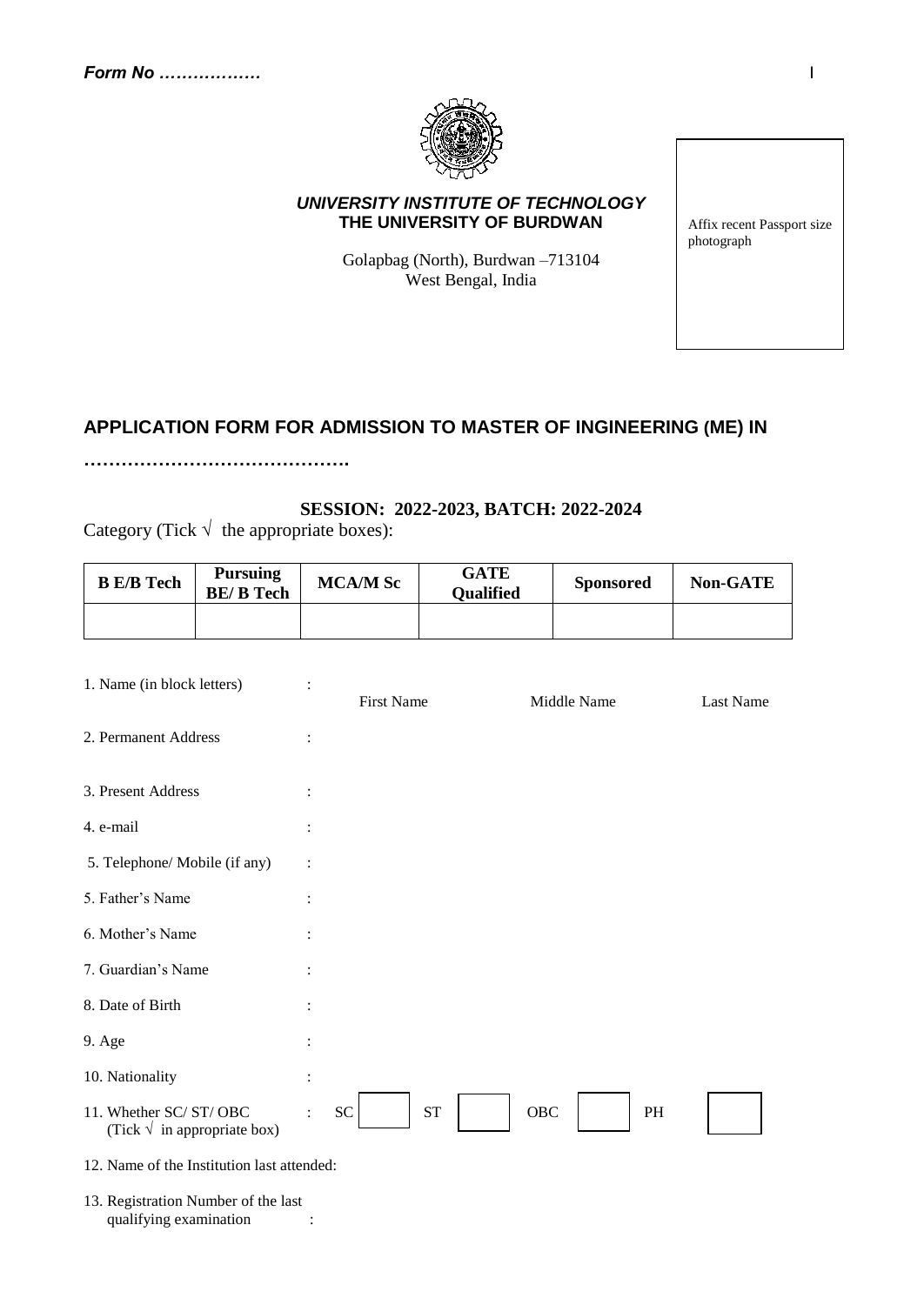14. (a) Present Assignment, if any :

(b) Date of joining the post :

15. Academic Qualification :

| <b>Exam passed</b><br>and<br>year of<br>passing       | University/<br><b>Institution</b> | <b>Subjects</b><br>offered | Class/<br><b>Division</b> | <b>Total</b><br>marks<br>obtained<br>(DGPA/<br><b>TCPA</b> ) | Percentage<br>of marks | <b>GATE</b><br>Score (if<br>any) |
|-------------------------------------------------------|-----------------------------------|----------------------------|---------------------------|--------------------------------------------------------------|------------------------|----------------------------------|
| B E/B Tech/<br>MCA/M Sc                               |                                   |                            |                           |                                                              |                        |                                  |
| For appearing<br>the final<br>semester<br>examination |                                   |                            | $- -$                     | % of<br>SCPA/CGPA)                                           |                        |                                  |

16. Details of D.D. of Rs. 300/- drawn in favour of the 'University Institute of Technology' payable at Burdwan :

#### 17. Declaration:

I do hereby solemnly declare and affirm that the entries made above are true and that if any of the information furnished, proves to be materially false or incorrect, either wholly or partly, the University may cancel my admission or take such other action as may be deemed fit.

Date ……………………….. ………………………………….

Full Signature of the Candidate

17. Declaration of the Employer in case of sponsored candidates (strike off if not applicable):

The candidate, ……………………………………………………… is an employee of this Institution/Organization. His/ Her appointment has been confirmed with effect from …………………….. If selected for admission he/she will be provided with all the facilities for attending the course.

Seal Signature with date and designation of the Deputing Authority